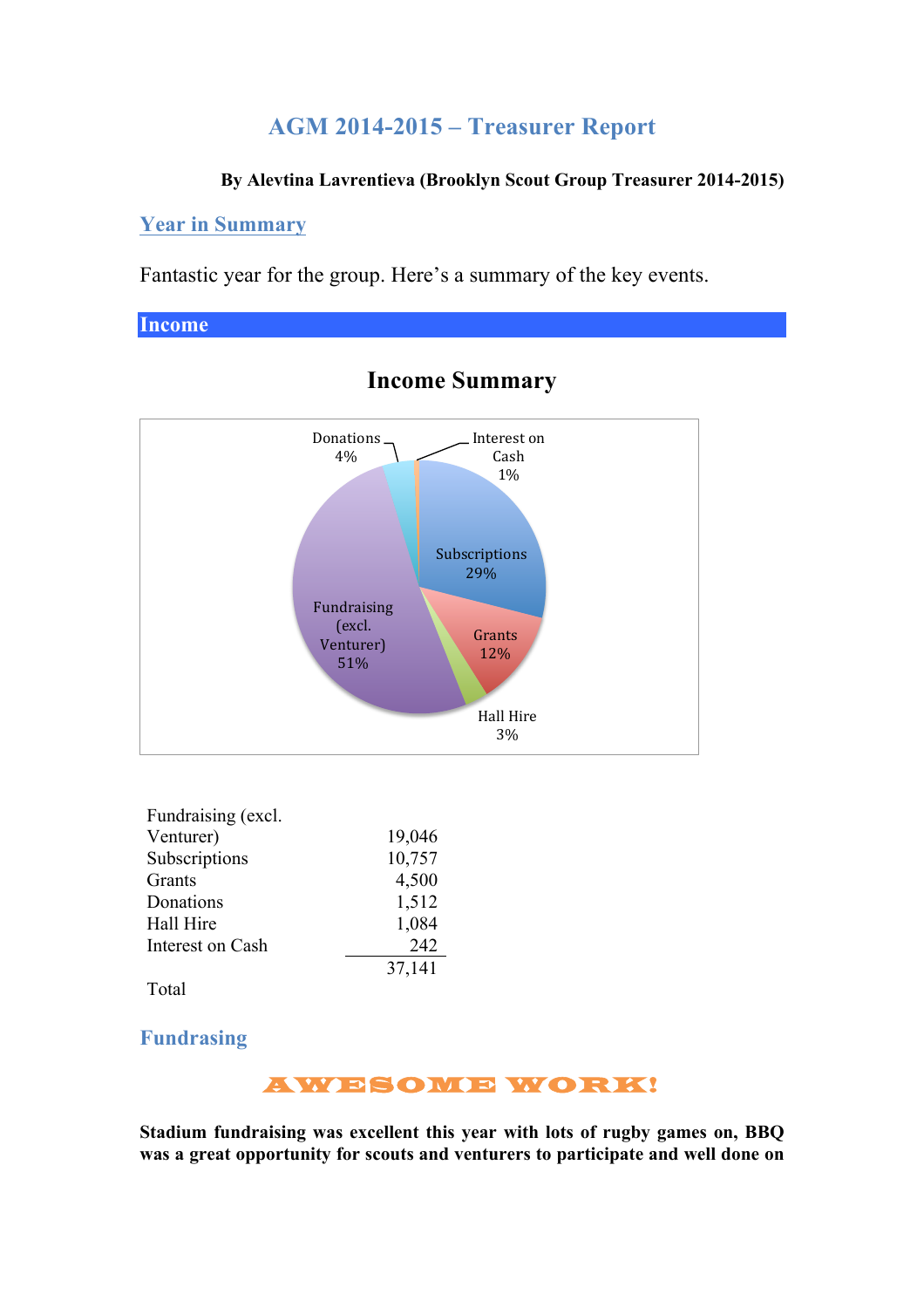**the car park fundraising. The following amounts were raised and expenses deducted: Fundrasing Income:**

#### Stadium \$18,855.82 BBO by Scouts \$406.00 Car Park \$916.50

**Less Expenses:**

| Expenses      | \$1,131.90                               |
|---------------|------------------------------------------|
| <b>Total:</b> | $$19,046.42 + (\$2,317^*) = \$21,363.42$ |

## **From Venturer**

**\$284 BBQ \$2,280 (37 hours of work on a house and gardening work) \$29 scrap** Less expenses \$276 Total fundraising from venturer  $$2,317*$ 

### **Grants**

### **Last year 45% of income came from grants.**

\$4,500 consists of:

- 1) \$2,500 from NZCT NZ COMMUNITY TRUST (towards the purchase of camping and tramping gear).
- 2) \$2,000 from Venturer.

### Other Grants:

### \$2,000 Infinity Foundation

#### **Expenses**

#### **Expense Summary (Profit and Loss)**

#### **Operational Expenses**

**Any expense that is required for the group to operate is considered to be an operational expense.**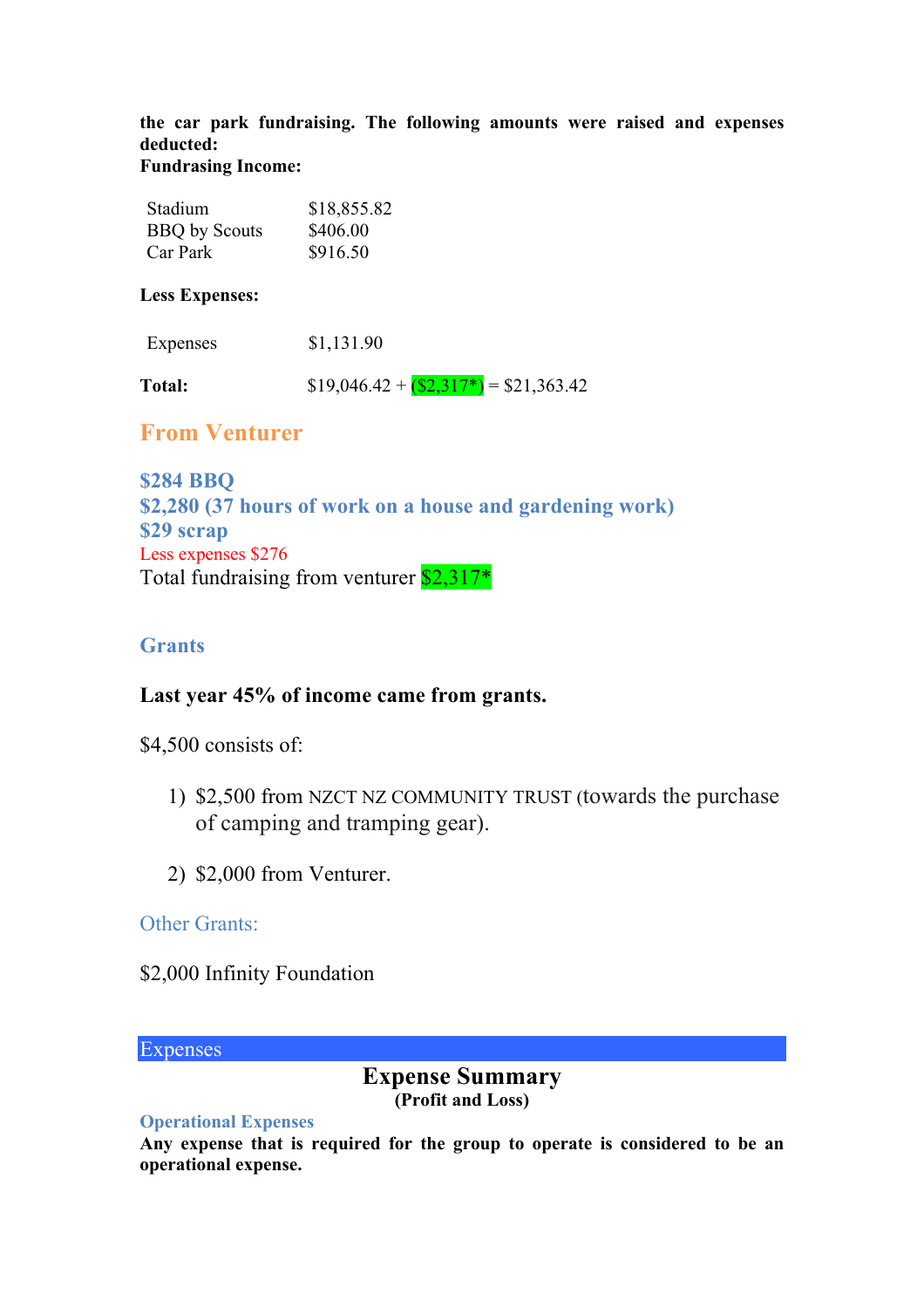| <b>Expense</b>          | <b>Budgeted</b><br>$(2014 - 2015)$ | <b>Actual</b> | Variance % | <b>Notes</b>                           |
|-------------------------|------------------------------------|---------------|------------|----------------------------------------|
| <b>Electricity</b>      | \$800                              | \$910         | 13.75%     | Reasonable increase; Hall Upgrade etc. |
| <b>Bank Fees</b>        | \$50                               | \$49          | $-2\%$     | Immaterial                             |
| <b>National Fees</b>    | \$5,096                            | \$4,913       | $-3.59\%$  | Received 2% discount for early         |
|                         |                                    |               |            | payment                                |
| Insurance               | \$5,178                            | \$4,438       | $-14.29%$  |                                        |
| <b>WCC</b>              | \$85                               | \$82          | $-3.53\%$  |                                        |
| Stationery/Copying/     | \$750                              | \$536         | $-28.53\%$ | Monthly website costs with minor extra |
| Website                 |                                    |               |            | costs.                                 |
| <b>Hall Maintenance</b> | \$3,200                            | \$4,268       | 33.38%     | Focus on Hall Upgrade this year        |
| <b>Total</b>            | $$15,659*$                         | \$15,196      |            |                                        |

\* Includes equipment of \$500

### **Section Expenses**

| <b>General expenses</b>                   | $-$ \$439 |
|-------------------------------------------|-----------|
| <b>Badge and Uniform</b>                  | $-$ \$349 |
| <b>Training and development</b>           | $-$ \$453 |
| <b>Activity (Group, Scout &amp; Cubs)</b> | \$491     |
| Total                                     | \$750     |

# 2014-2015 Year In Detail

## Bank Account Summary

|                        |            | KIWIBANK 38-9012-0430404-00 |                |
|------------------------|------------|-----------------------------|----------------|
| <b>Opening Balance</b> |            |                             | \$22,765.01    |
| <b>Month</b>           | In         | Out                         | <b>Balance</b> |
| October                | \$1,602.04 | \$8,755.58                  | \$15,611.47    |
| <b>November</b>        | \$4,834.5  | \$5,358.23                  | \$15,087.74    |
| <b>December</b>        | \$8,496.51 | \$19,830.19                 | \$3,754.06     |
| <b>January</b>         | \$818.13   | \$2,229                     | \$2,343.19     |
| February               | \$485      | \$513.81                    | \$2,314.38     |
| March                  | \$6,917.66 | \$1,625.35                  | \$7,606.69     |
| April                  | \$6,007.25 | \$4,938.15                  | \$8,675.79     |
| <b>May</b>             | \$8,624.58 | \$1,635.65                  | \$15,664.72    |
| June                   | \$4,021.02 | \$7,733.85                  | \$11,951.89    |
| July                   | \$8,828.41 | \$878.94                    | \$19,901.36    |
| <b>August</b>          | \$8,749.47 | \$7,756.1                   | \$20,894.73    |
| September              | \$361.34   | \$3,537.04                  | \$17,719.03    |

### **KIWITAN 1375740-0014-01404040404**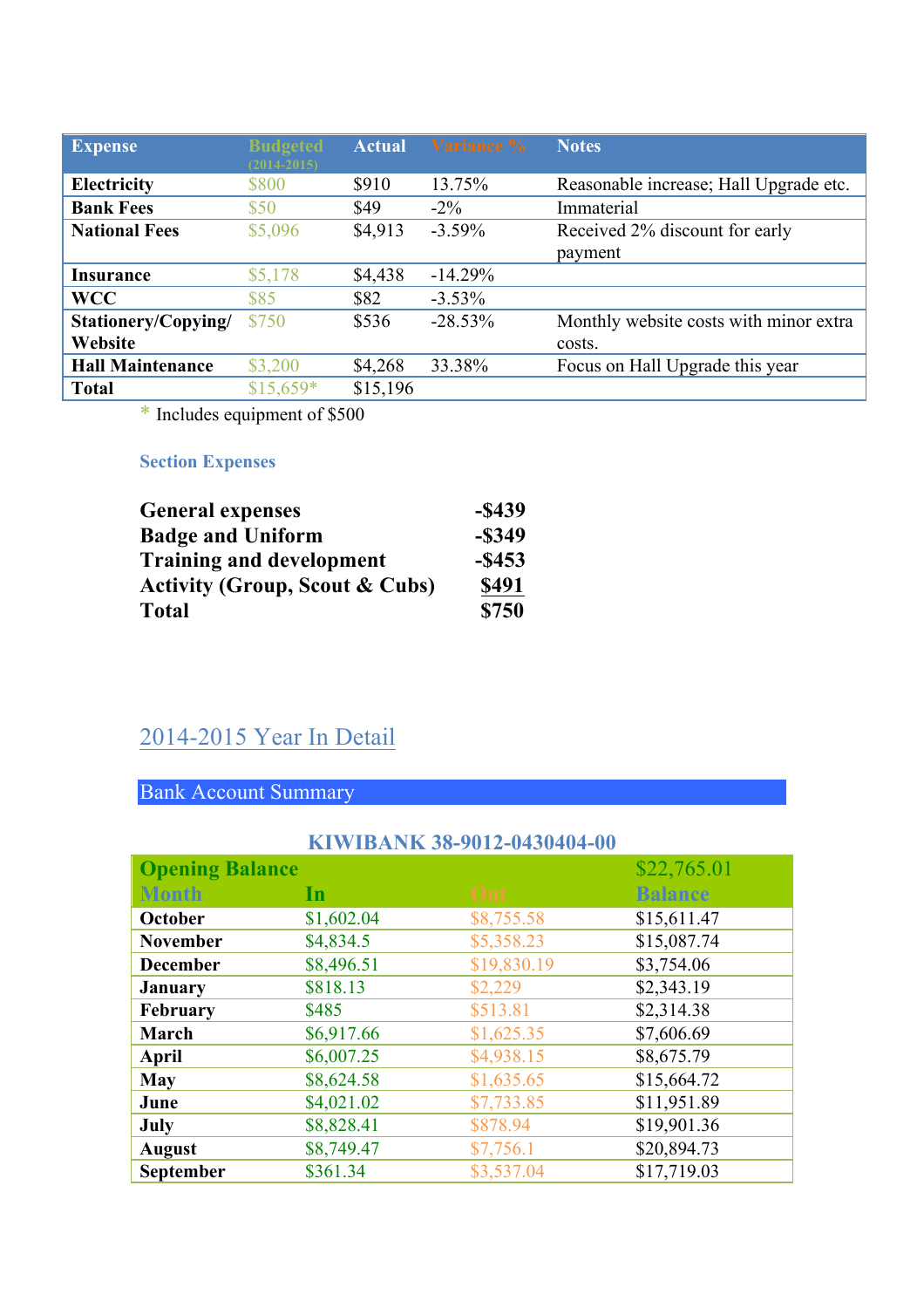| 745 Q1<br>,,, | 1.89<br>æО |  |
|---------------|------------|--|
|               |            |  |

### **KIWIBANK 38-9012-0430404-02**

| <b>Opening Balance</b>            |         |            | \$2,730.23     |
|-----------------------------------|---------|------------|----------------|
| <b>Month</b>                      | In      | Out        | <b>Balance</b> |
| November                          | \$2,280 | \$2,000    | \$3,010.23     |
| December                          |         | \$276.1    | \$2,734.13     |
| March                             | \$284   | \$88.17    | \$2,929.96     |
| April                             | \$29.44 |            | \$2,959.40     |
| June                              | \$395   |            | \$3,354.40     |
| August                            | \$395   |            | \$3,749.40     |
| <b>Closing Balance \$3,383.44</b> |         | \$2,364.27 | \$3,749.4      |

### **KIWIBANK 38-9012-0430404-01**

| <b>Opening Balance</b> | \$17,532.44 |
|------------------------|-------------|
| <b>Closing Balance</b> | \$10,774.84 |

Transactions: minor interest earned and \$7,000 transferred to 00 account in December.

#### **Please note: \$5,000 and \$10,000 of these were put aside for Term Deposits on 1 October 2015 (for 6 months and 1 year respectively).**

#### **Subscription Fees**

Active Members as at 30 September 2015

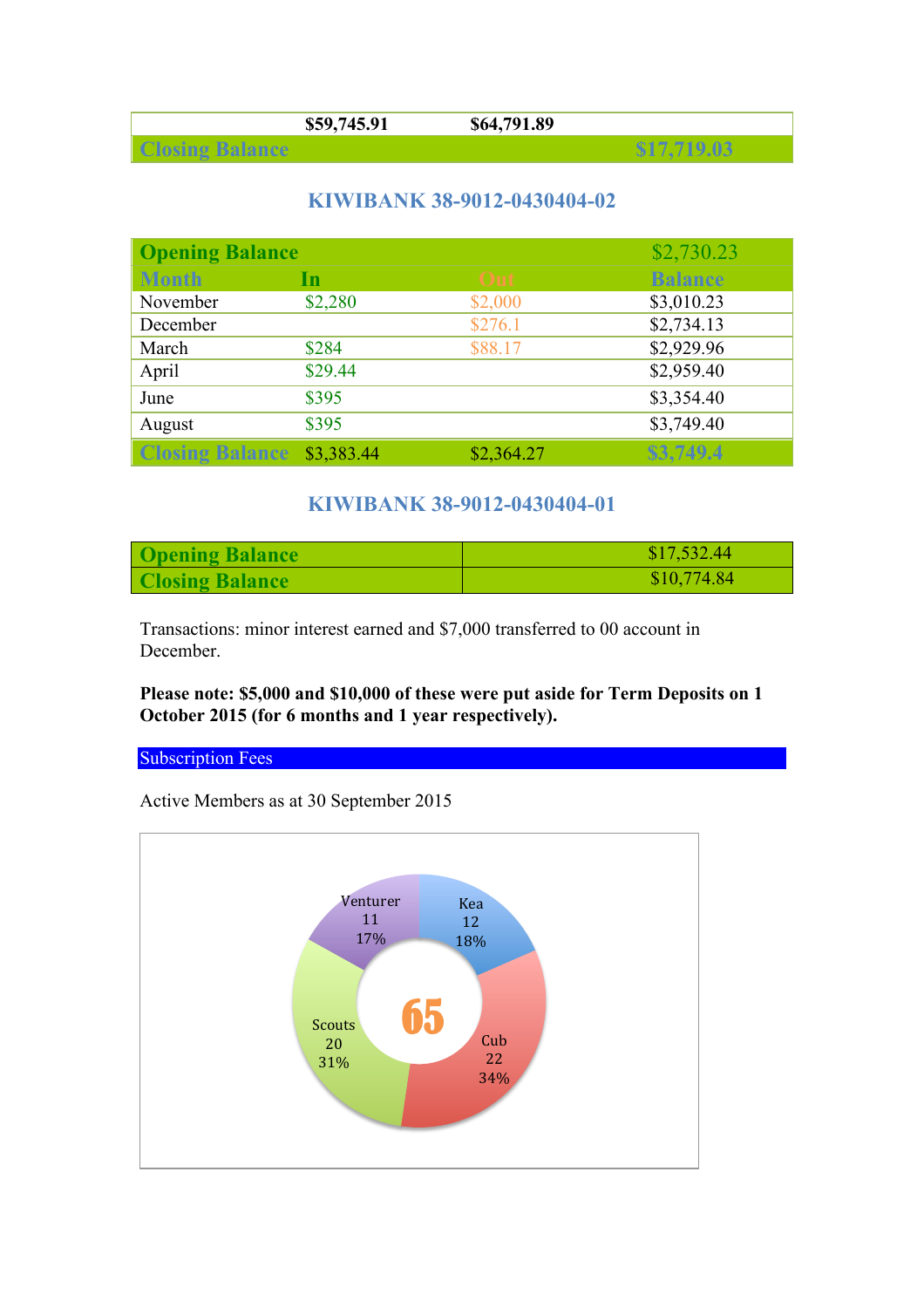| Invoiced | \$11,961.50                                                      |
|----------|------------------------------------------------------------------|
| Paid*    | $$10,771.50 \rightarrow$ overpaid by approximately \$65          |
| Not paid | \$1,255 $\rightarrow$ trying to get hold of parents; waiting for |
|          | payments and some invoices might be void.                        |

**\***payments accounted for up to November

Per Accounts \$10,417: subscription paid up to September 2015 is \$10,757 of which \$340 belongs to the previous financial year.

**Operational Expenses came to \$15,197. Subscriptions do not fully cover them. Based on the amount paid 71% was covered. We might have to reconsider subscription payments.** 

### **Projects**

## **Main Highlights**

**Funded by grants e.g \$2,000 Infinity Foundation and other means e.g Donations.**

## **Deck**

**It has been agreed that \$3,000 to be set aside for the building of a deck and \$5,000 for QM equipment.**

**The project has started and new tents purchased. Expenses for these will be shown in the next financial year.** 

**Hall Upgrade QM Store \$5,015: \$2,798.18 (Quality Doors & Mouldings Ltd) \$40 misc \$1,185.20 (Bunnings various) \$210.10 (Rex Industrial Equipment Ltd) \$462.85 (PlaceMakers various) \$43.23 (PlaceMakers) \$275.4**

**Kitchen \$20,107.98 (Capitalised):**

 **\$3,000.01 (Wellington Kitchen & Bathroom Company Deposit for Kitchen)**